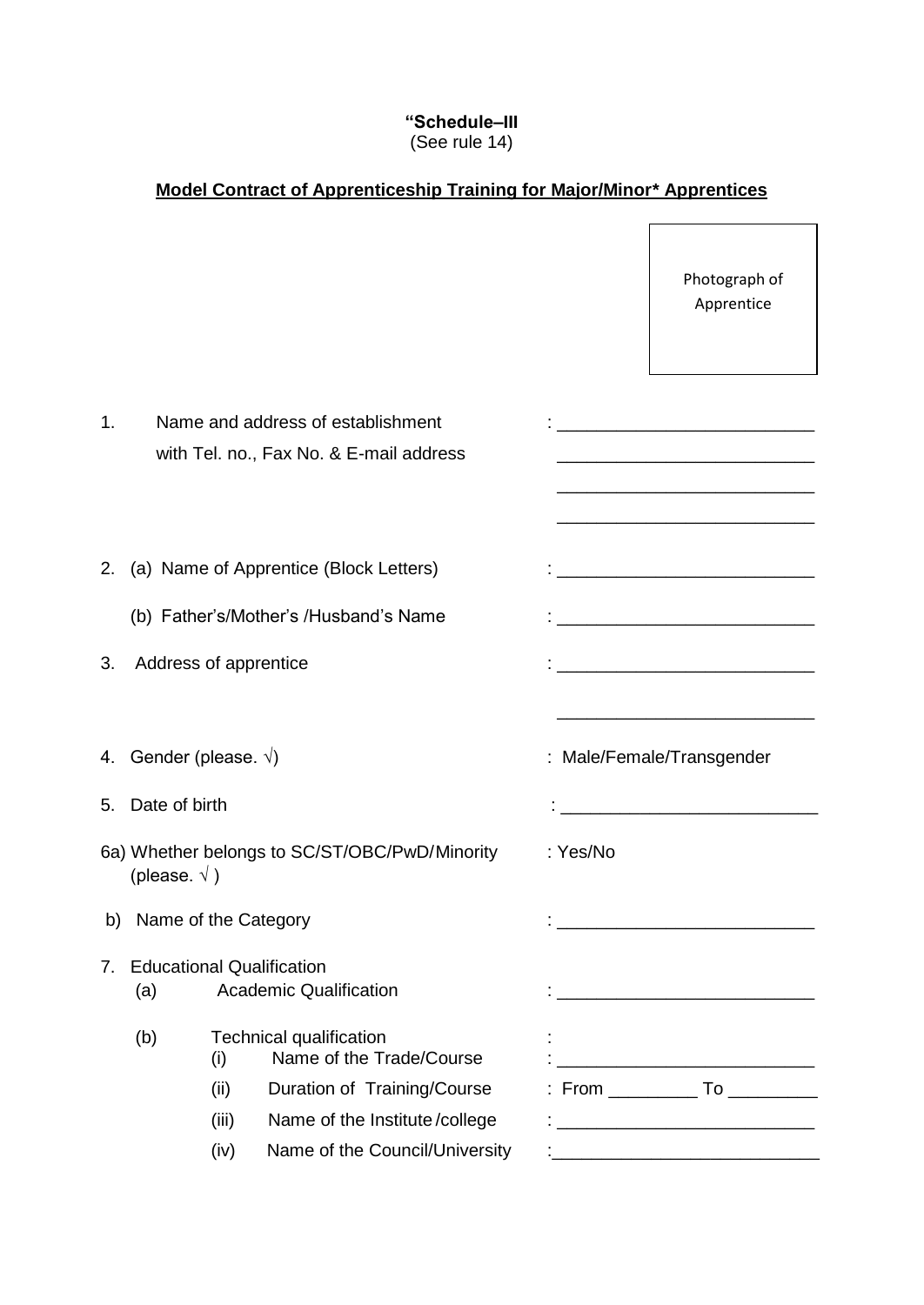| 8.  | (a)<br>(b)        | Date of execution of contract<br>Age on the date of execution of contract                                                                                                                                                                   |                                                                                                                                                                                                                                                                                                                                                                                                                                                              |
|-----|-------------------|---------------------------------------------------------------------------------------------------------------------------------------------------------------------------------------------------------------------------------------------|--------------------------------------------------------------------------------------------------------------------------------------------------------------------------------------------------------------------------------------------------------------------------------------------------------------------------------------------------------------------------------------------------------------------------------------------------------------|
| 9.  |                   | Name of the trade for which apprentice is for<br>apprenticeship training                                                                                                                                                                    | $\mathcal{L} = \mathcal{L} = \mathcal{L} = \mathcal{L} = \mathcal{L} = \mathcal{L} = \mathcal{L} = \mathcal{L} = \mathcal{L} = \mathcal{L} = \mathcal{L} = \mathcal{L} = \mathcal{L} = \mathcal{L} = \mathcal{L} = \mathcal{L} = \mathcal{L} = \mathcal{L} = \mathcal{L} = \mathcal{L} = \mathcal{L} = \mathcal{L} = \mathcal{L} = \mathcal{L} = \mathcal{L} = \mathcal{L} = \mathcal{L} = \mathcal{L} = \mathcal{L} = \mathcal{L} = \mathcal{L} = \mathcal$ |
| 10. | (a)<br>(b)        | Duration of apprenticeship training<br>Period of apprenticeship training                                                                                                                                                                    |                                                                                                                                                                                                                                                                                                                                                                                                                                                              |
| 11. | (a)<br>(b)<br>(c) | Rates of Stipend: The minimum prescribed stipend per month to be paid by the<br>employer to apprentice<br>During 1 <sup>st</sup> year of training<br>During $2^{nd}$ year of training<br>During $3^{rd}$ & 4 <sup>th</sup> year of training | : Rs. ______________________________<br>: Rs. _____________________________                                                                                                                                                                                                                                                                                                                                                                                  |
| 12. | (a)               | Name and Address of Guardian<br>(in case of apprentice is minor)                                                                                                                                                                            | $\mathbf{1}_{\{1,2,3,4,5\}}$ . The contract of the contract of $\mathbf{1}_{\{1,2,3,4,5\}}$                                                                                                                                                                                                                                                                                                                                                                  |
|     | (b)               | Relationship with the Apprentice                                                                                                                                                                                                            | <u> 1980 - Jan Stein Harry Harry Harry Harry Harry Harry Harry Harry Harry Harry Harry Harry Harry Harry</u>                                                                                                                                                                                                                                                                                                                                                 |
| 13. |                   | Name and Address of the Surety                                                                                                                                                                                                              |                                                                                                                                                                                                                                                                                                                                                                                                                                                              |

14. We, the Employer, Apprentice/Guardian\*\* and the Surety solemnly declare that we have read the Apprentices Act, 1961 and the Apprenticeship Rules, 1992 regarding the contract of apprenticeship training including obligations and agree to abide by all the provisions made thereunder. In case of default by the either the apprentice or the employer, we agree to compensate the other party as per the provisions of the Apprenticeship Rules, 1992 (Main Provisions of the Rules may be seen in the Enclosure).

 $\frac{1}{2}$  , and the contract of the contract of the contract of the contract of the contract of the contract of the contract of the contract of the contract of the contract of the contract of the contract of the contract

| Signature of the   |              | Signature of                         | Signature of Guardian** | Signature of |
|--------------------|--------------|--------------------------------------|-------------------------|--------------|
| Employer with seal |              | Apprentice                           |                         | Surety       |
| 15.                | $\mathbf{2}$ | Name of Witnesses with their Address |                         |              |

\*\*\*15. Contract Registration No. (To be given by the O/o the Apprenticeship Adviser)

- **\* Minor apprentice is an apprentice who has not completed eighteen years of age.**
- \*\* Guardian, in case of minor apprentices
- \*\* Mandatory only for designated trades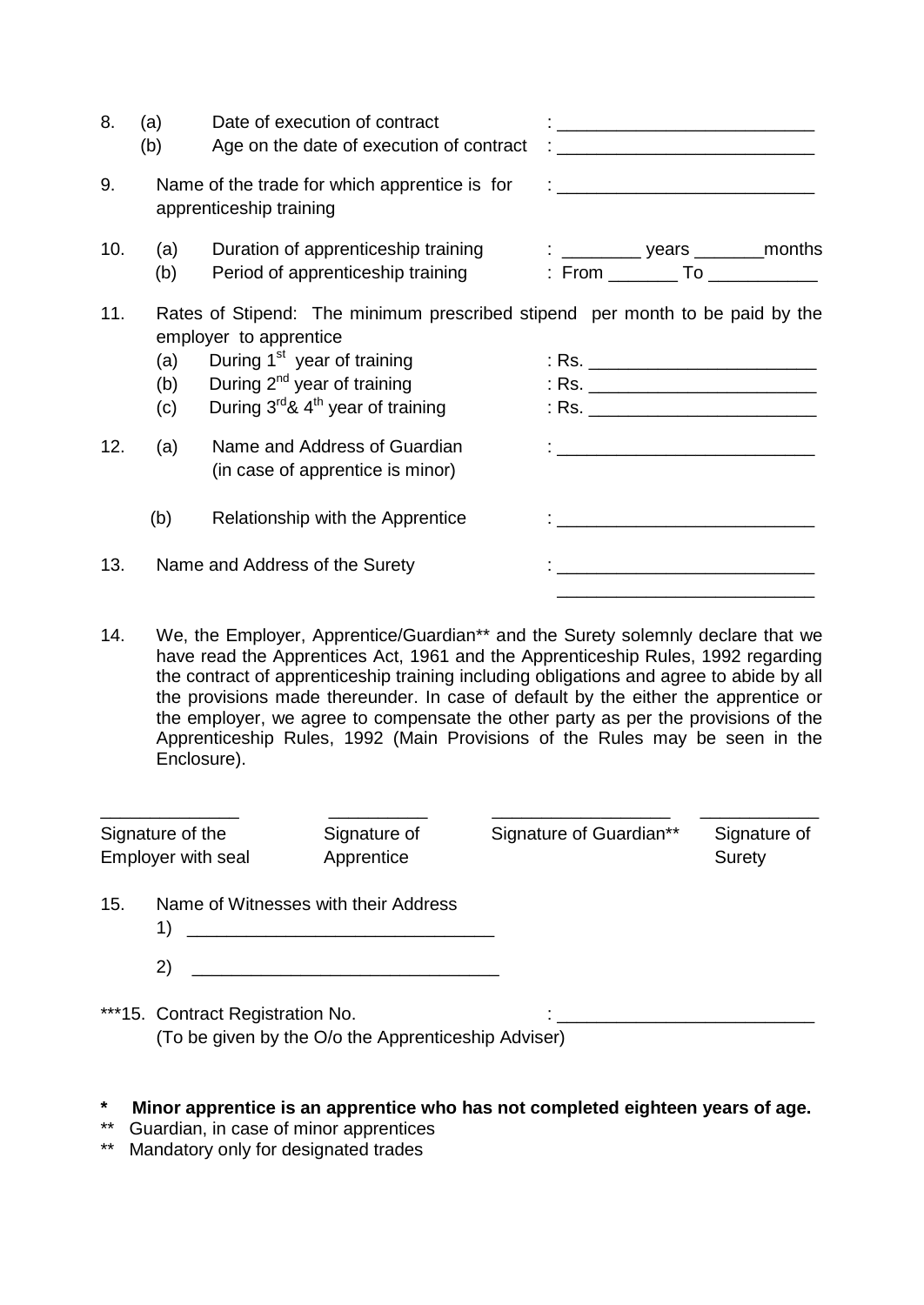## Enclosure to Contract of Apprenticeship Training

Main provisions of the Apprenticeship Rules relating to the Contract of Apprenticeship Training.

1. The employer shall pay stipend per month to the trade apprentices at the minimum rates (as per the provision of Rule 11(1) of Apprenticeship Rule, 1992)

| (a) | During 1 <sup>st</sup> year of training            | : Seventy per cent. of minimum<br>wage of semi-skilled workers<br>notified by the respective State<br>or Union territory |
|-----|----------------------------------------------------|--------------------------------------------------------------------------------------------------------------------------|
| (b) | During 2 <sup>nd</sup> year of training            | : Eighty per cent. of minimum<br>wage of semi-skilled workers<br>notified by the respective State<br>or Union territory  |
| (c) | During $3^{rd}$ & 4 <sup>th</sup> year of training | : Ninety per cent. of minimum<br>wage of semi-skilled workers<br>notified by the respective State<br>or Union territory: |

In the case where the minimum rate of wage for a trade is not notified by the State Government or Union territory, then, the maximum of minimum wages of the Scheduled Employment notified by such State Government or Union territory for semi-skilled workers shall be taken into account for paying the stipend in respect of that trade:

Further in the case of trade apprentices referred to in clause (a) of section 6 of the Act, the period of training already undergone by them in a school or other institution recognised by the National Council, shall be taken into account for the purpose of determining the rate of stipend payable".

2. The employer shall pay stipend per month to the Graduate, Technician and Technician (Vocational) apprentices at the minimum rates (as per the provision of Rule 11(2) of Apprenticeship Rule, 1992)

| (a) | <b>Graduate Apprentices</b>          | : Rs. 4984 |
|-----|--------------------------------------|------------|
| (b) | <b>Sandwich Course</b>               | :Rs. 3542  |
|     | (Students from Degree Institutions)  |            |
| (c) | <b>Technician Apprentices</b>        | : Rs. 3542 |
| (d) | Sandwich course                      | :Rs. 2890  |
|     | (Students from Diploma Institutions) |            |
| (e) | Technician (Vocational) Apprentices  | : Rs. 2758 |